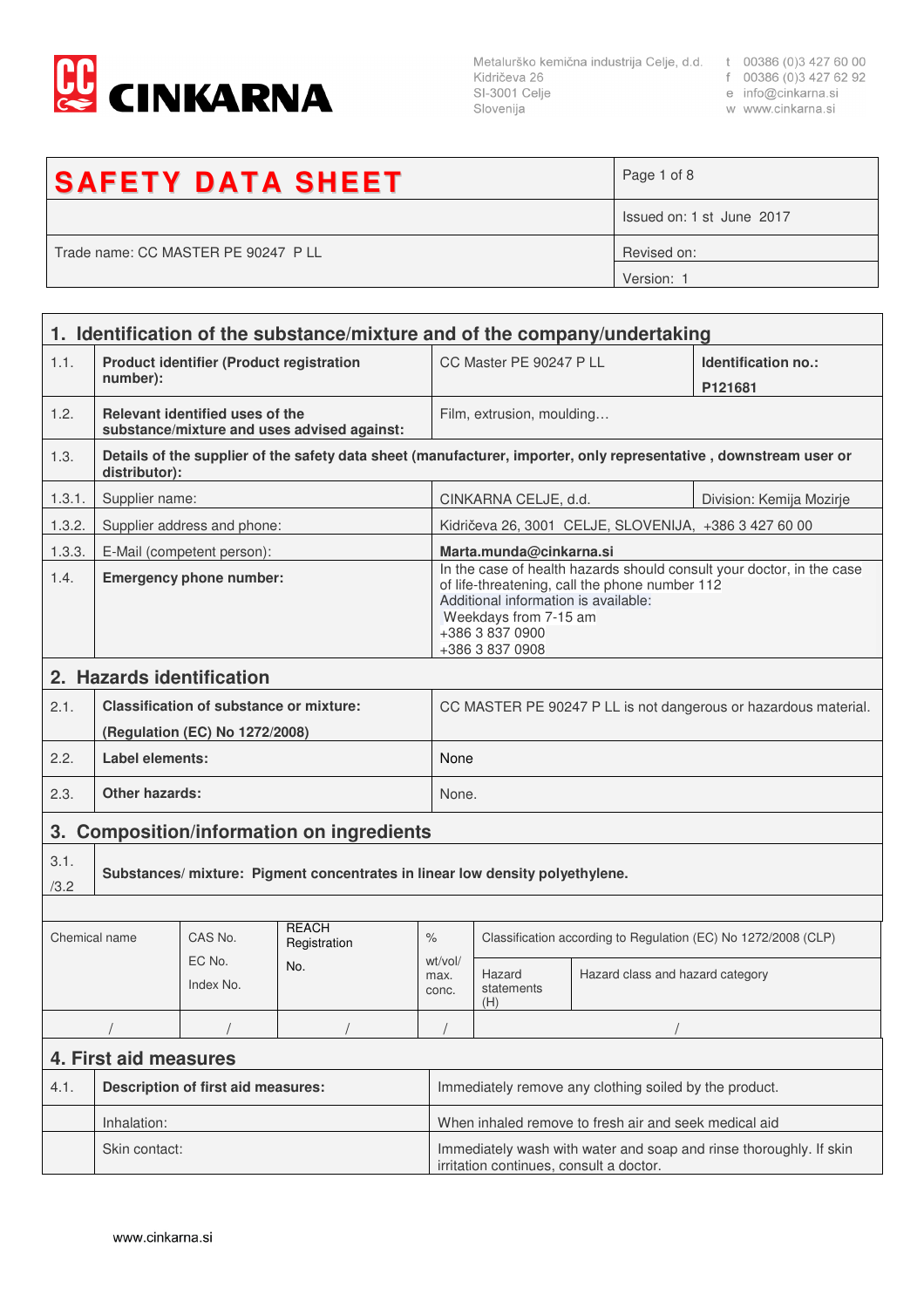Cinkarna Celje, SAFETY DATA SHEET **Page 2 of 8** Trade name: CC Master PE 90247 P LL

|        | Eyes/mycosis contact:                                                                          | Rinse eyes under running water for several minutes. Keep the eyes<br>opened. If symptoms persist, seek medical advice.                                                                        |
|--------|------------------------------------------------------------------------------------------------|-----------------------------------------------------------------------------------------------------------------------------------------------------------------------------------------------|
|        | Ingestion:                                                                                     | Rinse out the mouth and then drink plenty of water. If symptoms<br>persist, call for medical advice.                                                                                          |
| 4.2    | Most important symptoms and effects, acute<br>and delayed:                                     | Not known.                                                                                                                                                                                    |
| 4.3.   | Indication of any immediate medical attention<br>and special treatment needed:                 | Toasted part of body cooling with cold water.                                                                                                                                                 |
|        | 5. Firefighting measures                                                                       |                                                                                                                                                                                               |
| 5.1.   | <b>Extinguishing media</b>                                                                     |                                                                                                                                                                                               |
|        | Appropriate media:                                                                             | $CO2$ , foam, water.                                                                                                                                                                          |
|        | Inappropriate media:                                                                           | Strong water jet                                                                                                                                                                              |
| 5.2.   | Specific hazards arising from the substance or<br>mixture:                                     | In case of fires, hazardous combustion gas is formed: CO and CO <sub>2</sub>                                                                                                                  |
| 5.3.   | <b>Advice for firefighters:</b>                                                                | Wear self-contained<br>respiratory protective device. Wear fully                                                                                                                              |
|        |                                                                                                | protective clothing.                                                                                                                                                                          |
|        | 6. Accidental release measures                                                                 |                                                                                                                                                                                               |
| 6.1.   | Personal precautions protective equipment and<br>emergency procedures                          | Usual precautions when handling the material.                                                                                                                                                 |
| 6.1.1. | For non-emergency persons:                                                                     | Prevent the transfer of material into surface water drainage system<br>and underground.                                                                                                       |
| 6.1.2. | For emergency responders:                                                                      | No requirements.                                                                                                                                                                              |
| 6.2.   | <b>Environmental precautions:</b>                                                              | Prevent the transfer of material into sewers and watercourses.                                                                                                                                |
| 6.3.   | Methods and material for containment and<br>cleaning:                                          |                                                                                                                                                                                               |
| 6.3.1. | Appropriate spillage retaining techniques (fencing,<br>covering drains, retaining procedures): | Collect spilled material in an appropriated container for disposal.<br>Deposit it based on regulation.                                                                                        |
| 6.3.2. | Appropriate cleaning procedures                                                                |                                                                                                                                                                                               |
|        | Neutralization techniques                                                                      | Not known.                                                                                                                                                                                    |
|        | Decontamination techniques                                                                     | Not known.                                                                                                                                                                                    |
|        | Absorbent materials                                                                            | Not known.                                                                                                                                                                                    |
|        | Cleaning techniques                                                                            | Use appropriate tools to put the spilled solid in an appropriate disposal<br>or recovery container. Reuse or recycle where possible.                                                          |
|        | Sucking techniques                                                                             | Central vacuuming.                                                                                                                                                                            |
|        | Required equipment for retaining /cleaning                                                     | Soil, sand, shovel.                                                                                                                                                                           |
| 6.3.3. | Inappropriate cleaning or retaining techniques                                                 | Do not rinse with water.                                                                                                                                                                      |
| 6.4.   | <b>Reference to other sections:</b>                                                            | For further disposal measures see chapter 13.                                                                                                                                                 |
|        | 7. Handling and storage                                                                        |                                                                                                                                                                                               |
| 7.1.   | <b>Precautions for safe handling</b>                                                           |                                                                                                                                                                                               |
| 7.1.1. | Recommendations shall be specified to:                                                         |                                                                                                                                                                                               |
|        | Safe handing of substance or mixture:                                                          | Handle in contained and properly designed equipment system. Use<br>with adequate ventilation. Avoid ingestion and inhalation. Keep away<br>from uncontrolled heat and incompatible materials. |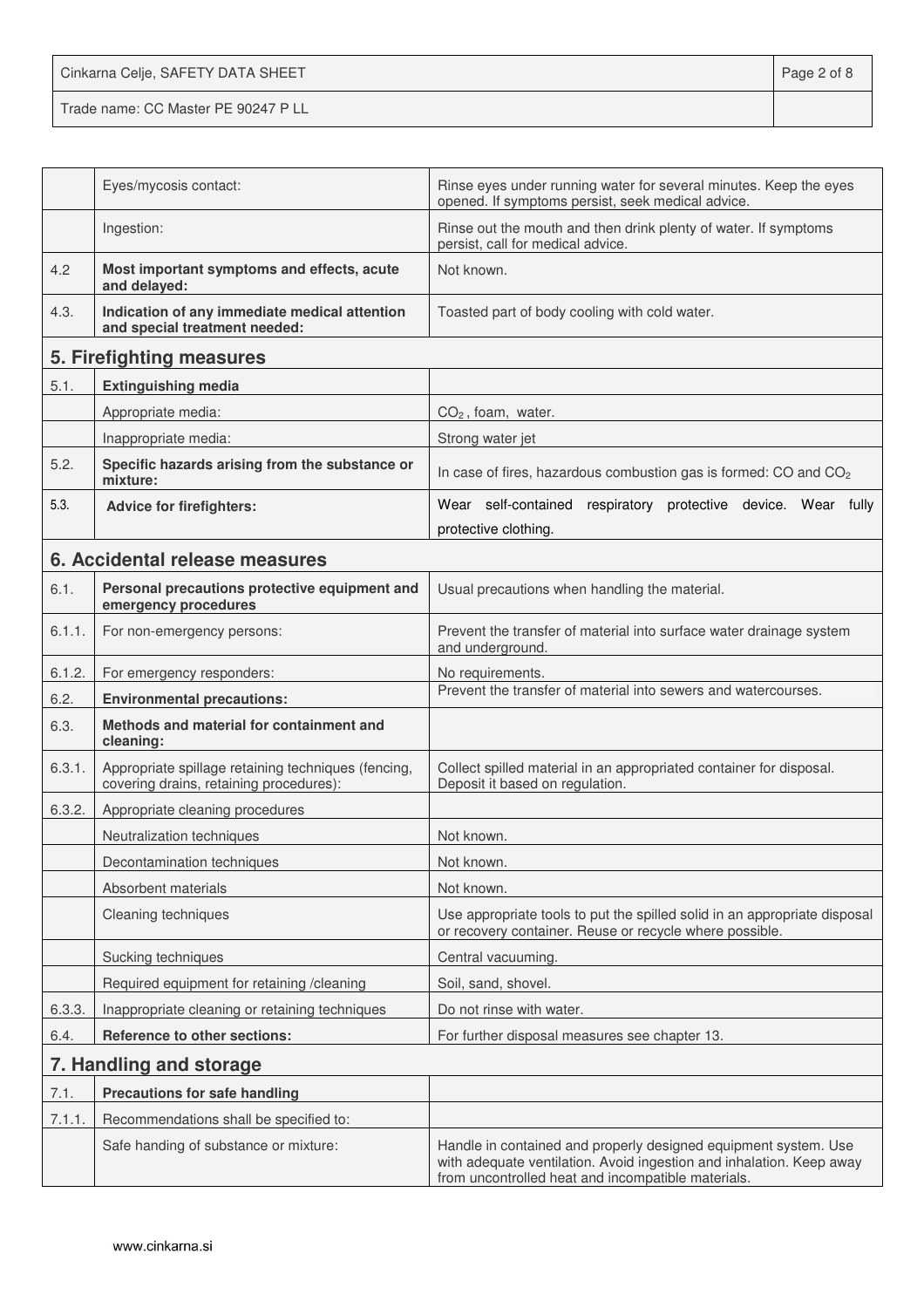| Cinkarna Celje, SAFETY DATA SHEET   | Page 3 of 8 |
|-------------------------------------|-------------|
| Trade name: CC Master PE 90247 P LL |             |

|        | Prevent handling of incompatible substances or<br>mixtures:                                                         | Lay attention to the warnings on the label.                                                                                                                                                      |
|--------|---------------------------------------------------------------------------------------------------------------------|--------------------------------------------------------------------------------------------------------------------------------------------------------------------------------------------------|
|        | Reduce the release of the substance or mixture to<br>the environment:                                               | Packaging should be tightly closed and upright to prevent leakage.                                                                                                                               |
| 7.1.2. | General working hygiene (prohibited eating,<br>drinking and smoking within working area; washing<br>hands $\dots$ ) | Immediately remove any clothing soiled by the product. Avoid contact<br>with skin and eyes. During processing and handling of the product,<br>don't eat and drink. Avoid inhalation of dust.     |
| 7.2.   | Conditions for safe storage, including any<br>incompatibilities                                                     |                                                                                                                                                                                                  |
|        | Management of risk associated with:                                                                                 | Ground all material handling and transfer equipment to dissipate built-<br>up of static electricity.                                                                                             |
|        | - explosive atmospheres:                                                                                            | Every effort should be made to prevent the accumulation of powders<br>or fine dusts around material handling systems. ŽAccumulated<br>powders or fine dusts may form explosive air-dust mixture. |
|        | - corrosive substances:                                                                                             | Keep away from food, drink and the strong oxidizers.                                                                                                                                             |
|        | - incompatible substances or mixtures:                                                                              | The premises must be adequately ventilated.                                                                                                                                                      |
|        | - evaporation substances:                                                                                           | Keep from sources of ignition, heat and open flame.                                                                                                                                              |
|        | - potential ignition sources:                                                                                       | Precautions against electrostatic electricity, the use of grounded<br>equipment.                                                                                                                 |
|        | How to control the effects of                                                                                       |                                                                                                                                                                                                  |
|        | - weather conditions:                                                                                               | Store in a dry place.                                                                                                                                                                            |
|        | - ambient pressure:                                                                                                 | There are no requirements.                                                                                                                                                                       |
|        | - temperature:                                                                                                      | Do not store above 25 °C.                                                                                                                                                                        |
|        | - sunlight:                                                                                                         | Keep away from heat and direct sunlight.                                                                                                                                                         |
|        | - humidity:                                                                                                         | Store the product in dry and cold place. Keep away from heat, direct<br>sunlight and moisture. Keep in well-closed packaging.                                                                    |
|        | - vibrations:                                                                                                       | There are no requirements.                                                                                                                                                                       |
|        | Securing integrity of substance or mixture by use<br>of:                                                            |                                                                                                                                                                                                  |
|        | - stabilisers:                                                                                                      | There are no requirements.                                                                                                                                                                       |
|        | - antioxidants:                                                                                                     | There are no requirements.                                                                                                                                                                       |
|        | Other advice including:                                                                                             |                                                                                                                                                                                                  |
|        | - ventilation requirements;                                                                                         | Facilities must be adequately ventilated.                                                                                                                                                        |
|        | - specific designs for storage rooms or vessels<br>(including retention walls and ventilation):                     | No special measures required.                                                                                                                                                                    |
|        | - quantity limitations regarding storage conditions:                                                                | No special measures required.                                                                                                                                                                    |
|        | - packaging compatibility:                                                                                          | No special measures required.                                                                                                                                                                    |
| 7.3.   | Specific end use(s):                                                                                                | Colouring of polyethylene products.                                                                                                                                                              |
|        | 8. Exposure control/ personal protection                                                                            |                                                                                                                                                                                                  |
| 8.1.   | <b>Control parameters</b>                                                                                           |                                                                                                                                                                                                  |
| 8.1.1. | Limit values (MV):                                                                                                  |                                                                                                                                                                                                  |
|        | <b>DNEL</b>                                                                                                         | Titanium dioxide: 10 mg/m <sup>3</sup>                                                                                                                                                           |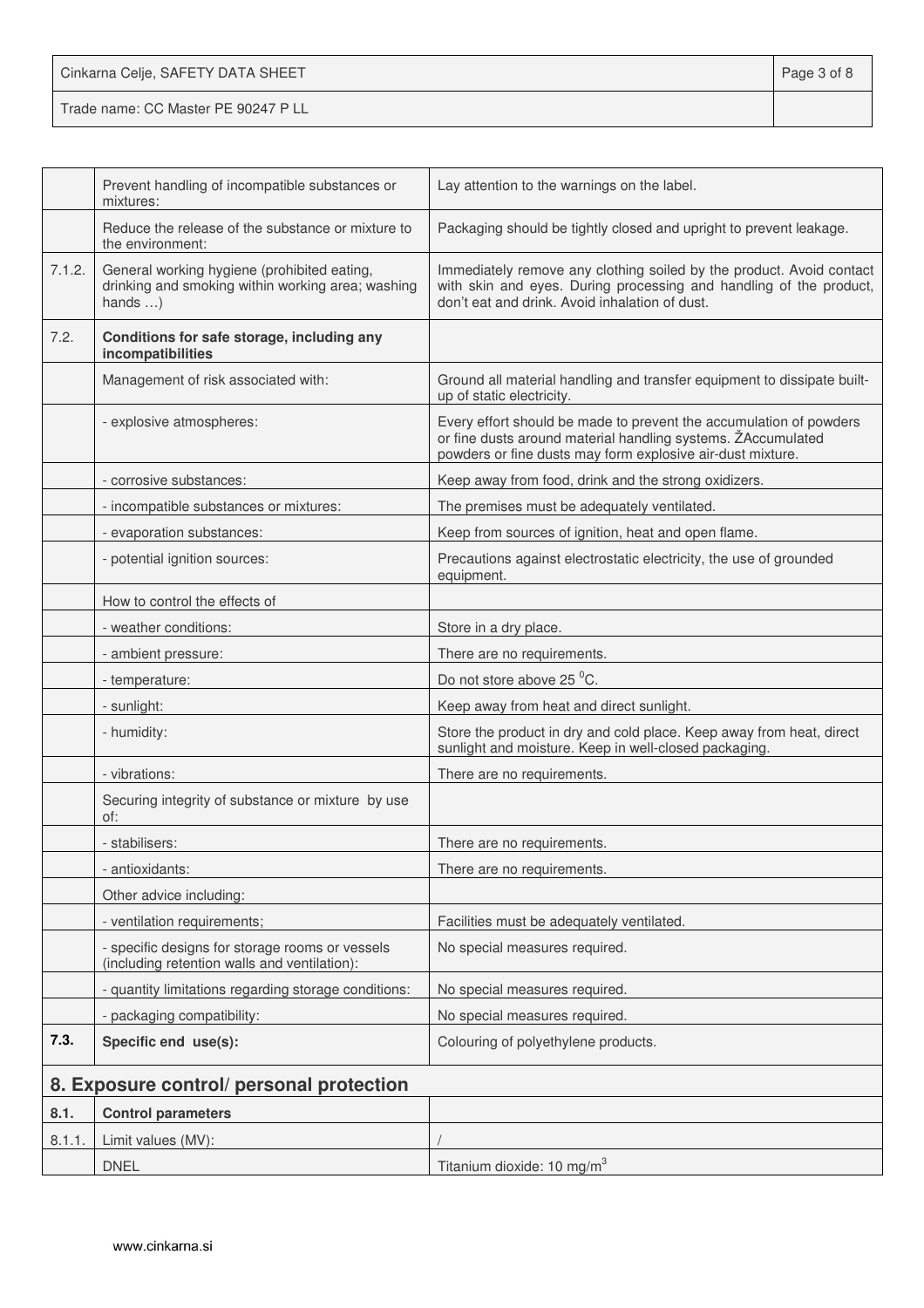Cinkarna Celje, SAFETY DATA SHEET **Page 4 of 8** 

Trade name: CC Master PE 90247 P LL

|                            | <b>PNEC</b>                                               | Titanium dioxide:                                                                                                                                                                                                                                                                                                                                                                                                                                                                   |  |  |
|----------------------------|-----------------------------------------------------------|-------------------------------------------------------------------------------------------------------------------------------------------------------------------------------------------------------------------------------------------------------------------------------------------------------------------------------------------------------------------------------------------------------------------------------------------------------------------------------------|--|--|
|                            |                                                           | Freshwater: $> 0,127$ mg/l                                                                                                                                                                                                                                                                                                                                                                                                                                                          |  |  |
|                            |                                                           | Freshwater deposits: > 1000 mg/kg                                                                                                                                                                                                                                                                                                                                                                                                                                                   |  |  |
|                            |                                                           | Sea water: $> 0.62$ mg/l                                                                                                                                                                                                                                                                                                                                                                                                                                                            |  |  |
|                            |                                                           | Sea water deposits: > 100 mg/kg                                                                                                                                                                                                                                                                                                                                                                                                                                                     |  |  |
|                            |                                                           | Soil: > 100 mg/kg                                                                                                                                                                                                                                                                                                                                                                                                                                                                   |  |  |
|                            |                                                           | Wastewater treatment plant: $> 100$ mg/kg                                                                                                                                                                                                                                                                                                                                                                                                                                           |  |  |
| 8.2.                       | <b>Exposure control</b>                                   |                                                                                                                                                                                                                                                                                                                                                                                                                                                                                     |  |  |
| 8.2.1.                     | Appropriate engineering controls:                         | Ventilation on the work place.                                                                                                                                                                                                                                                                                                                                                                                                                                                      |  |  |
| 8.2.2.                     | Personal protective equipment:                            |                                                                                                                                                                                                                                                                                                                                                                                                                                                                                     |  |  |
|                            | - respiratory protection:                                 | If engineering controls and ventilation are not sufficient to prevent<br>built-up of aerosols, vapours or dusts, appropriate NIOSH approved<br>air-purifying respirators or self-contained breathing apparatus<br>appropriate for exposure potential should be used. Air-supplied<br>breathing apparatus must be used when oxygen concentrations are<br>low or if airborne concentrations exceed the limits of the air-purifyng<br>respirators. Dust musk, SIST EN 143:2001/AC:2005 |  |  |
|                            | - skin protection:                                        | Protective clothing, SIST EN ISO 13688:2013                                                                                                                                                                                                                                                                                                                                                                                                                                         |  |  |
|                            | - hand protection:                                        | Wear thermal insulating gloves whenever molten material is present.<br>SIST EN 374-3:2003/AC:2006.                                                                                                                                                                                                                                                                                                                                                                                  |  |  |
|                            | - eye/face protection:                                    | Safety goggles, SIST EN 166:2002                                                                                                                                                                                                                                                                                                                                                                                                                                                    |  |  |
|                            | - heat radiation protection:                              | Gloves, SIST EN 407:2004                                                                                                                                                                                                                                                                                                                                                                                                                                                            |  |  |
|                            | Other:                                                    | Before eating, drinking, or smoking, wash face and hands thoroughly<br>with soap and water.                                                                                                                                                                                                                                                                                                                                                                                         |  |  |
| 8.2.3.                     | Environment exposure control:                             | Do not allow product to reach ground water, water bodies or sewage<br>system.                                                                                                                                                                                                                                                                                                                                                                                                       |  |  |
|                            | 9. Physical and chemical properties                       |                                                                                                                                                                                                                                                                                                                                                                                                                                                                                     |  |  |
| 9.1.                       | Information on basic physical and chemical<br>properties: |                                                                                                                                                                                                                                                                                                                                                                                                                                                                                     |  |  |
|                            | - appearance                                              | Solid, pellets                                                                                                                                                                                                                                                                                                                                                                                                                                                                      |  |  |
|                            | - color                                                   | White                                                                                                                                                                                                                                                                                                                                                                                                                                                                               |  |  |
|                            | - odor:                                                   | Odorles                                                                                                                                                                                                                                                                                                                                                                                                                                                                             |  |  |
|                            | Upper/lower flammability or explosive limit:              | N.a.                                                                                                                                                                                                                                                                                                                                                                                                                                                                                |  |  |
|                            | Relative density:                                         | 1,60 – 1,70 g/m <sup>3</sup> at 20 <sup>o</sup> C                                                                                                                                                                                                                                                                                                                                                                                                                                   |  |  |
|                            | Solubility:                                               | Insoluble in water                                                                                                                                                                                                                                                                                                                                                                                                                                                                  |  |  |
| Other information:<br>9.2. |                                                           | N.a.                                                                                                                                                                                                                                                                                                                                                                                                                                                                                |  |  |
|                            | 10. Stability and reactivity                              |                                                                                                                                                                                                                                                                                                                                                                                                                                                                                     |  |  |
| 10.1.                      | <b>Reactivity:</b>                                        | Stable and not reactive.                                                                                                                                                                                                                                                                                                                                                                                                                                                            |  |  |
| 10.2.                      | <b>Chemical stability:</b>                                | Under normal conditions the products is stable.                                                                                                                                                                                                                                                                                                                                                                                                                                     |  |  |
| 10.3.                      | <b>Possible hazardous reactions:</b>                      | This product is stable under normal use conditions for shock,                                                                                                                                                                                                                                                                                                                                                                                                                       |  |  |
|                            |                                                           | vibration, pressure or temperature.                                                                                                                                                                                                                                                                                                                                                                                                                                                 |  |  |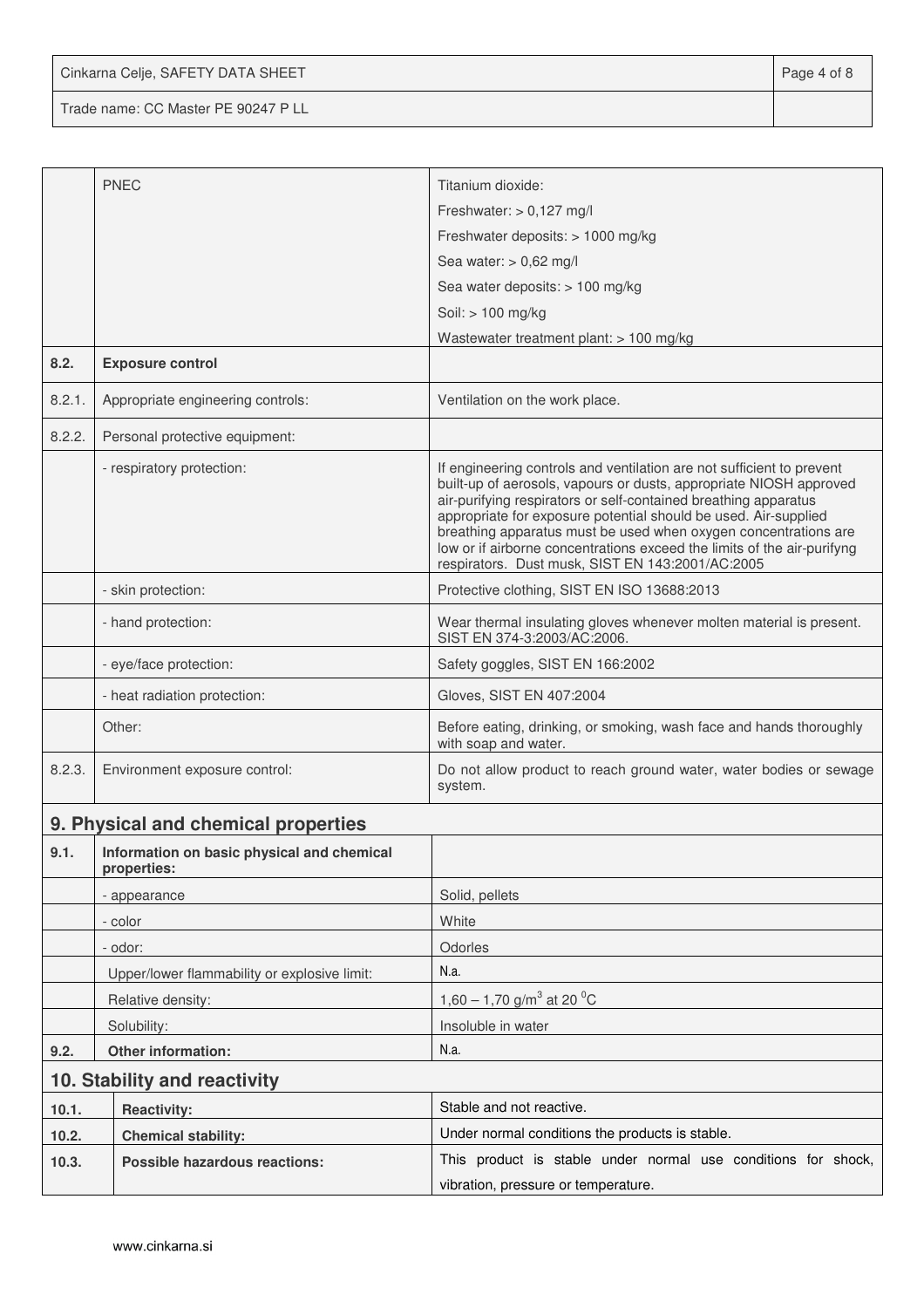Cinkarna Celje, SAFETY DATA SHEET **Page 5 of 8** Trade name: CC Master PE 90247 P LL

| 10.4. | <b>Conditions to avoid:</b>              | Avoid contact with flames or sparks. Do not heat temperatures<br>exceeding 350 °C.                                                                                                                                                                                                                                                                                                                                                                                                                                                                                                                                                                                                                                                                    |  |  |  |
|-------|------------------------------------------|-------------------------------------------------------------------------------------------------------------------------------------------------------------------------------------------------------------------------------------------------------------------------------------------------------------------------------------------------------------------------------------------------------------------------------------------------------------------------------------------------------------------------------------------------------------------------------------------------------------------------------------------------------------------------------------------------------------------------------------------------------|--|--|--|
| 10.5. | Incompatible materials:                  | Acid, alkali and oxidants.                                                                                                                                                                                                                                                                                                                                                                                                                                                                                                                                                                                                                                                                                                                            |  |  |  |
| 10.6. | <b>Hazardous decomposition products:</b> | Dust may from an explosive mixture with air, ignited by sparks<br>or source of ignition.                                                                                                                                                                                                                                                                                                                                                                                                                                                                                                                                                                                                                                                              |  |  |  |
|       | 11. Toxicological data                   |                                                                                                                                                                                                                                                                                                                                                                                                                                                                                                                                                                                                                                                                                                                                                       |  |  |  |
| 11.1. | Information on toxicological effects     |                                                                                                                                                                                                                                                                                                                                                                                                                                                                                                                                                                                                                                                                                                                                                       |  |  |  |
|       | - Acute toxicity:                        | Titanium dioxide:<br>Acute oral toxicity: LD 50/rat > 5000 mg/kg<br>Acute oral toxicity by inhalation: LD 50/4h rat > 6,82 mg/l                                                                                                                                                                                                                                                                                                                                                                                                                                                                                                                                                                                                                       |  |  |  |
|       | - skin corrosion/irritation:             | N.a.                                                                                                                                                                                                                                                                                                                                                                                                                                                                                                                                                                                                                                                                                                                                                  |  |  |  |
|       | - Serious eye damage/irritation:         | N.a.                                                                                                                                                                                                                                                                                                                                                                                                                                                                                                                                                                                                                                                                                                                                                  |  |  |  |
|       | - respiratory or skin sensitisation:     | May cause allergic reaction                                                                                                                                                                                                                                                                                                                                                                                                                                                                                                                                                                                                                                                                                                                           |  |  |  |
|       | - germ cell mutagenicity:                | N.a.                                                                                                                                                                                                                                                                                                                                                                                                                                                                                                                                                                                                                                                                                                                                                  |  |  |  |
|       | - Carcinogenicity:                       | In February 2006 the IARC came to the conclusion that there are not<br>enough evidence that titanium dioxide has carcinogenic effects in<br>humans. However, based on experiments in rats (inhalation), the IARC<br>notes that there is enough proof for carcinogenicity in the studied<br>animals (rats). General conclusion of the IARC is that Titanium<br>dioxide is "possibly carcinogen" to humans (class 2B).<br>This conclusion is based on the IARC rules that require the<br>identification of carcinogenicity be made by confirming the results<br>regarding the formation of tumours and performing two or more<br>independent researches in one living species in different laboratories<br>or on separate occasions by various methods. |  |  |  |
|       | - Toxicity for reproduction:             | It is not toxic for reproduction.                                                                                                                                                                                                                                                                                                                                                                                                                                                                                                                                                                                                                                                                                                                     |  |  |  |
|       | - STOT - single exposure:                | N.a.                                                                                                                                                                                                                                                                                                                                                                                                                                                                                                                                                                                                                                                                                                                                                  |  |  |  |
|       | - STOT - repeated exposure:              | N.a.                                                                                                                                                                                                                                                                                                                                                                                                                                                                                                                                                                                                                                                                                                                                                  |  |  |  |
|       | - Inhalation hazards:                    | N.a.                                                                                                                                                                                                                                                                                                                                                                                                                                                                                                                                                                                                                                                                                                                                                  |  |  |  |
|       | 12. Ecological information               |                                                                                                                                                                                                                                                                                                                                                                                                                                                                                                                                                                                                                                                                                                                                                       |  |  |  |
| 12.1. | <b>Toxicity:</b>                         | Titanium dioxide:<br>Toxicity for fish:<br>LC <sub>50</sub> / 96 h / Pimephales promelas (fathead minnow): > 1000 mg/l<br>Toxicity for aquatic organisms:<br>EC <sub>50</sub> / 72 h / Pseudokirchneriella subcapitata (green algae): 61 mg/l<br>Toxicity for aquatic invertebrates:<br>EC <sub>50</sub> / 48 h / Daphnia magna (water flea): > 1000 mg/l                                                                                                                                                                                                                                                                                                                                                                                             |  |  |  |
| 12.2. | Persistence and degradability:           | The product is bio non-degradable and insoluble in water.                                                                                                                                                                                                                                                                                                                                                                                                                                                                                                                                                                                                                                                                                             |  |  |  |
| 12.3. | <b>Accumulation in organisms:</b>        | The product does not accumulate in organisms.                                                                                                                                                                                                                                                                                                                                                                                                                                                                                                                                                                                                                                                                                                         |  |  |  |
| 12.4. | <b>Mobility in soil:</b>                 | N.a.                                                                                                                                                                                                                                                                                                                                                                                                                                                                                                                                                                                                                                                                                                                                                  |  |  |  |
| 12.5. | <b>PBT and vPvB assessment results:</b>  | Unclassified substance PBT/ Unclassified substance vPvB.                                                                                                                                                                                                                                                                                                                                                                                                                                                                                                                                                                                                                                                                                              |  |  |  |
| 12.6. | <b>Other adversative effects:</b>        | Do not allow product to reach ground water, water bodies or sewage<br>system.                                                                                                                                                                                                                                                                                                                                                                                                                                                                                                                                                                                                                                                                         |  |  |  |
|       | 13. Disposal considerations              |                                                                                                                                                                                                                                                                                                                                                                                                                                                                                                                                                                                                                                                                                                                                                       |  |  |  |
| 13.1. | <b>Waste treatment methods:</b>          | Remove in accordance with local regulations<br>Classification No. 07 02 13waste plastic                                                                                                                                                                                                                                                                                                                                                                                                                                                                                                                                                                                                                                                               |  |  |  |
|       |                                          |                                                                                                                                                                                                                                                                                                                                                                                                                                                                                                                                                                                                                                                                                                                                                       |  |  |  |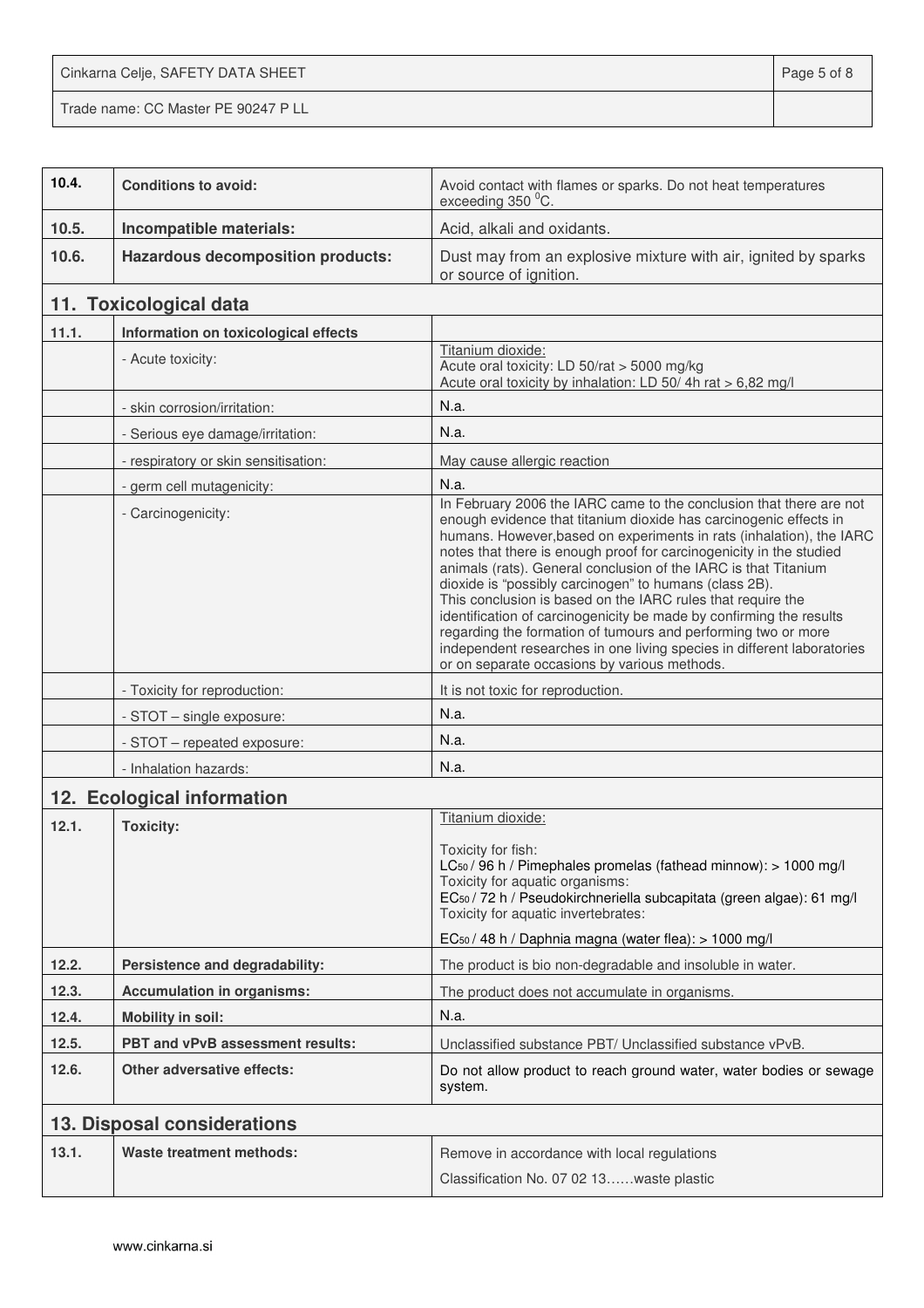Cinkarna Celje, SAFETY DATA SHEET **Page 6 of 8** and 2011 12 and 2012 12 and 2012 12 and 2012 12 and 2012 12 and 201 Trade name: CC Master PE 90247 P LL

|        | 14. Transport information                                                                                                                                                                                  |                                                                                                                                                                                                                                                                         |
|--------|------------------------------------------------------------------------------------------------------------------------------------------------------------------------------------------------------------|-------------------------------------------------------------------------------------------------------------------------------------------------------------------------------------------------------------------------------------------------------------------------|
|        | ADR, RID, AND, IMDG, ICAO-TI/IATA-DGR                                                                                                                                                                      |                                                                                                                                                                                                                                                                         |
| 14.1.  | <b>UN</b> number:                                                                                                                                                                                          |                                                                                                                                                                                                                                                                         |
| 14.2.  | UN proper shipping (technical name if<br>required):                                                                                                                                                        |                                                                                                                                                                                                                                                                         |
| 14.3   | <b>Transport hazard class:</b>                                                                                                                                                                             |                                                                                                                                                                                                                                                                         |
| 14.4.  | Packaging group:                                                                                                                                                                                           |                                                                                                                                                                                                                                                                         |
| 14.5.  | <b>Hazard to environment:</b>                                                                                                                                                                              |                                                                                                                                                                                                                                                                         |
| 14.6.  | Special precautions for user:                                                                                                                                                                              |                                                                                                                                                                                                                                                                         |
| 14.7.  | Bulk transport by MARPOL 73/78 Annex II<br>and IBC Code:                                                                                                                                                   |                                                                                                                                                                                                                                                                         |
| 14.8.  | Tunnel code:                                                                                                                                                                                               |                                                                                                                                                                                                                                                                         |
| 14.9.  | <b>Classification code:</b>                                                                                                                                                                                |                                                                                                                                                                                                                                                                         |
| 14.10. | <b>Hazard label:</b>                                                                                                                                                                                       |                                                                                                                                                                                                                                                                         |
|        | 15. Regulatory information                                                                                                                                                                                 |                                                                                                                                                                                                                                                                         |
| 15.1.  | Rules and regulations regarding health,<br>safety, and environmental hazard specific to<br>the substance or mixture:                                                                                       | Law of chemicals and regulation of classification, packaging and<br>labelling of hazard material and preparation.                                                                                                                                                       |
| 15.2.  | <b>Chemical safety assessment:</b>                                                                                                                                                                         | Chemical safety assessment was not made.                                                                                                                                                                                                                                |
|        | 16. Other information                                                                                                                                                                                      |                                                                                                                                                                                                                                                                         |
|        | Amendments made in the revised edition:                                                                                                                                                                    |                                                                                                                                                                                                                                                                         |
|        | List of relevant R phrases, hazard statements,<br>safety phrases and/or precautionary statements.<br>Write out the full text of any statement which are<br>not written out in full under Sections 2 to 15: |                                                                                                                                                                                                                                                                         |
|        | Training of personnel:                                                                                                                                                                                     | In accordance with technical instruction.                                                                                                                                                                                                                               |
|        | Sources:                                                                                                                                                                                                   | The data given here are based on current knowledge and experience.<br>The purpose of this Material Safety Data Sheet is to describe the<br>product in terms of its safety requirements. The data do not signify<br>any warranty with regard to the products properties. |
|        |                                                                                                                                                                                                            | Chemicals Act (Zkem-UPB1) Official Gazette of RS No.<br>110/2003, as amended (Official Gazette of RS, No. 16/2008 9/<br>$2011$ ).                                                                                                                                       |
|        |                                                                                                                                                                                                            | Act on occupational safety and health (ZVZD-1) Official Gazette<br>$\bullet$<br>of RS, No. 43/2011.                                                                                                                                                                     |
|        |                                                                                                                                                                                                            | Rules on the protection of workers from risks related to chemical<br>$\bullet$<br>agents at work (Official Gazette of RS, No. 100/2001, as<br>amended (Official Gazette of RS, No. 39/2005, 53/2007,<br>102/2010).                                                      |
|        |                                                                                                                                                                                                            | Regulation on the classification, packaging and labeling of<br>$\bullet$<br>dangerous preparations (Official Gazette of RS No. 67/2005, as<br>amended (Official Gazette of RS, no. 137/2006, 70/2008 and<br>88/2008, 126/2008, 81/2009).                                |
|        |                                                                                                                                                                                                            | Rules on reporting (Official Gazette of RS, No. 35/2011), as                                                                                                                                                                                                            |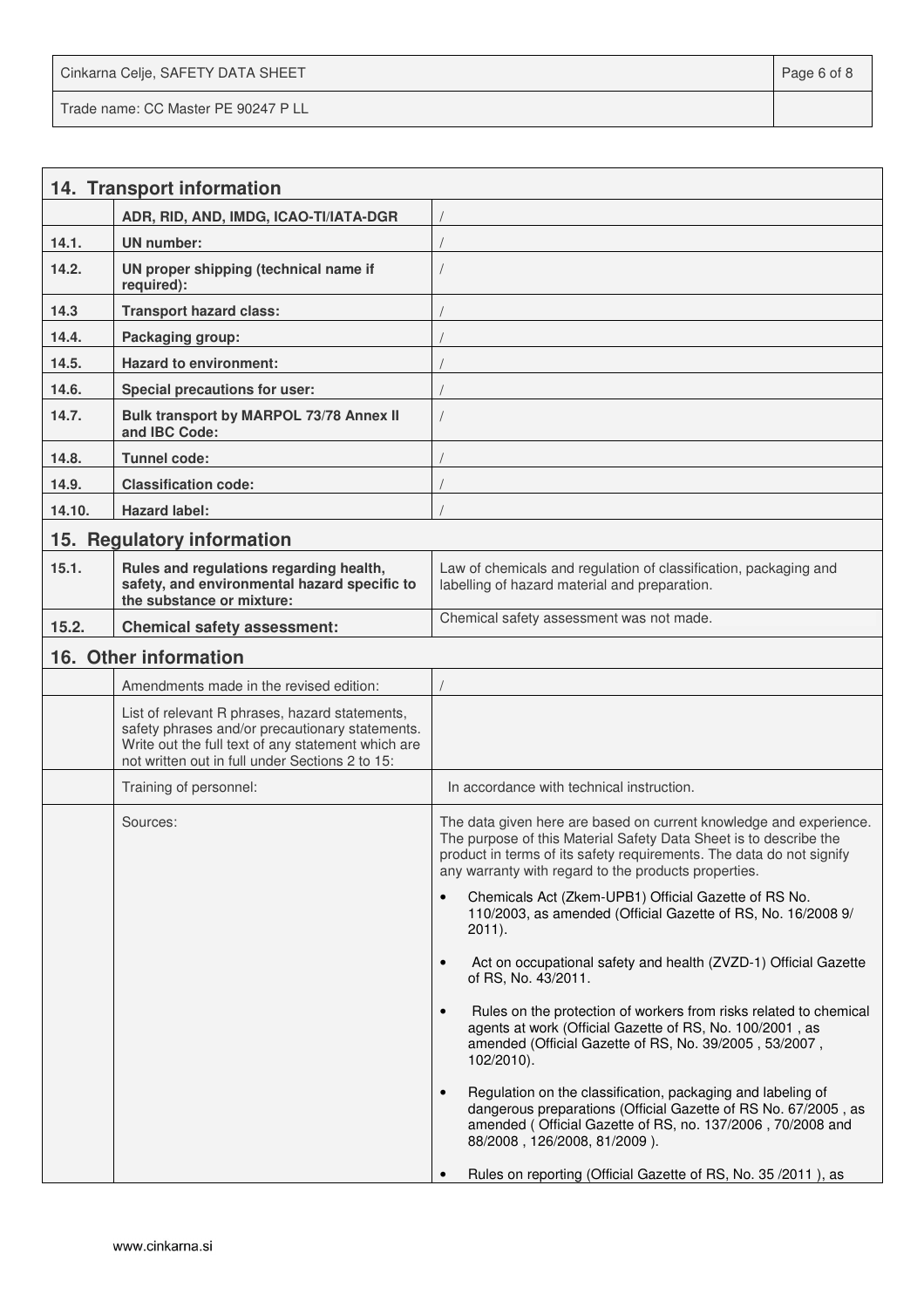| Cinkarna Celje, SAFETY DATA SHEET   | Page 7 of 8 |
|-------------------------------------|-------------|
| Trade name: CC Master PE 90247 P LL |             |

|                                              |                        | amended (Official Gazette RS, No. 49/2013).                                                                                                                                                                                                                                                                                                                                                                                                                                                                                                                                                                                                                                                                                                                                                                                                                                                          |
|----------------------------------------------|------------------------|------------------------------------------------------------------------------------------------------------------------------------------------------------------------------------------------------------------------------------------------------------------------------------------------------------------------------------------------------------------------------------------------------------------------------------------------------------------------------------------------------------------------------------------------------------------------------------------------------------------------------------------------------------------------------------------------------------------------------------------------------------------------------------------------------------------------------------------------------------------------------------------------------|
|                                              | $\bullet$              | Regulation on the management of packaging and packaging<br>waste (Official Gazette RS, no. 84/2006).                                                                                                                                                                                                                                                                                                                                                                                                                                                                                                                                                                                                                                                                                                                                                                                                 |
|                                              | $\bullet$<br>34/2008). | Ordinance on Waste Management (Official Gazette of RS, No.                                                                                                                                                                                                                                                                                                                                                                                                                                                                                                                                                                                                                                                                                                                                                                                                                                           |
|                                              | $\bullet$<br>$\bullet$ | Regulation (EC) no. 1907/2006 of the European Parliament and<br>of the Council concerning the Registration, Evaluation,<br>Authorisation and Restriction of Chemicals (REACH),<br>establishing a European Chemicals Agency, amending Directive<br>1999/45/EC and repealing Council Regulation (EEC) No. 793/93<br>and Commission Regulation (EC) no. 1488/94 and Council<br>Directive 76/769/EEC and Commission Directives 91/155/EEC,<br>93/67/EEC, 93/105/EEC and 2000/21/EC, as amended (OJ EU<br>No. 453 /2010, 348/2013).<br>Regulation (EC) no. 1272/2008 of the European Parliament and<br>of the Council on classification, labeling and packaging of<br>substances and mixtures, amending and repealing Directives<br>67/548/EEC, 1999/45 / EC and amending Regulation (EC) no.<br>1907/2006, as amended (Official Gazette of RS, No. 790/2009<br>286/2011, 618/2012, 0487/2013, 758/2013). |
|                                              | $\bullet$              | Publication of titles and references of harmonised standards<br>under Union harmonisation legislation (2013/C 186/01).                                                                                                                                                                                                                                                                                                                                                                                                                                                                                                                                                                                                                                                                                                                                                                               |
| A key or legend to abbreviation and acronyms | ADI -                  | Acceptable Daily Intake                                                                                                                                                                                                                                                                                                                                                                                                                                                                                                                                                                                                                                                                                                                                                                                                                                                                              |
| used in the safety data sheet:               | ADN -                  | European Agreement concerning the International                                                                                                                                                                                                                                                                                                                                                                                                                                                                                                                                                                                                                                                                                                                                                                                                                                                      |
|                                              |                        | Carriage of Dangerous Goods by Inland Waterways                                                                                                                                                                                                                                                                                                                                                                                                                                                                                                                                                                                                                                                                                                                                                                                                                                                      |
|                                              | CLP-                   | Regulation (EC) No 1272/2008 on classification,                                                                                                                                                                                                                                                                                                                                                                                                                                                                                                                                                                                                                                                                                                                                                                                                                                                      |
|                                              |                        | packaging and labelling of substances and mixtures                                                                                                                                                                                                                                                                                                                                                                                                                                                                                                                                                                                                                                                                                                                                                                                                                                                   |
|                                              | PNEC -                 | <b>Predicted No Effect Concentration</b>                                                                                                                                                                                                                                                                                                                                                                                                                                                                                                                                                                                                                                                                                                                                                                                                                                                             |
|                                              | DNEL -                 | Derived No Effect Level                                                                                                                                                                                                                                                                                                                                                                                                                                                                                                                                                                                                                                                                                                                                                                                                                                                                              |
|                                              | STOT-                  | Specific target organ toxicity                                                                                                                                                                                                                                                                                                                                                                                                                                                                                                                                                                                                                                                                                                                                                                                                                                                                       |
|                                              | ADR -                  | European Agreement concerning the International                                                                                                                                                                                                                                                                                                                                                                                                                                                                                                                                                                                                                                                                                                                                                                                                                                                      |
|                                              |                        | Carriage of Dangerous Goods by Road                                                                                                                                                                                                                                                                                                                                                                                                                                                                                                                                                                                                                                                                                                                                                                                                                                                                  |
|                                              | CAS -                  | <b>Chemical Abstract Services</b>                                                                                                                                                                                                                                                                                                                                                                                                                                                                                                                                                                                                                                                                                                                                                                                                                                                                    |
|                                              | EINECS -               | European Inventory of Existing Commercial Chemical                                                                                                                                                                                                                                                                                                                                                                                                                                                                                                                                                                                                                                                                                                                                                                                                                                                   |
|                                              | GHS-                   | Substances<br>Globally Harmonised System of Classification and<br>Labelling of Chemicals                                                                                                                                                                                                                                                                                                                                                                                                                                                                                                                                                                                                                                                                                                                                                                                                             |
|                                              | REACH-                 | Registration, Evaluation, Authorisation and Restriction of                                                                                                                                                                                                                                                                                                                                                                                                                                                                                                                                                                                                                                                                                                                                                                                                                                           |
|                                              |                        | Chemicals                                                                                                                                                                                                                                                                                                                                                                                                                                                                                                                                                                                                                                                                                                                                                                                                                                                                                            |
|                                              | ICAO-TI -              | International Civil Aviation Organisation - Technical                                                                                                                                                                                                                                                                                                                                                                                                                                                                                                                                                                                                                                                                                                                                                                                                                                                |
|                                              |                        | Instructions                                                                                                                                                                                                                                                                                                                                                                                                                                                                                                                                                                                                                                                                                                                                                                                                                                                                                         |
|                                              | IMDG -                 | Code International Maritime Dangerous Goods Code                                                                                                                                                                                                                                                                                                                                                                                                                                                                                                                                                                                                                                                                                                                                                                                                                                                     |
|                                              | IATA -                 | International Air Transport Association                                                                                                                                                                                                                                                                                                                                                                                                                                                                                                                                                                                                                                                                                                                                                                                                                                                              |
|                                              | ISO-                   | International Organization For Standardization                                                                                                                                                                                                                                                                                                                                                                                                                                                                                                                                                                                                                                                                                                                                                                                                                                                       |
|                                              | AOEL -                 | Acceptable Operator Exposure Level                                                                                                                                                                                                                                                                                                                                                                                                                                                                                                                                                                                                                                                                                                                                                                                                                                                                   |
|                                              |                        | NOAEL No - Observed Adverse Effect Level                                                                                                                                                                                                                                                                                                                                                                                                                                                                                                                                                                                                                                                                                                                                                                                                                                                             |